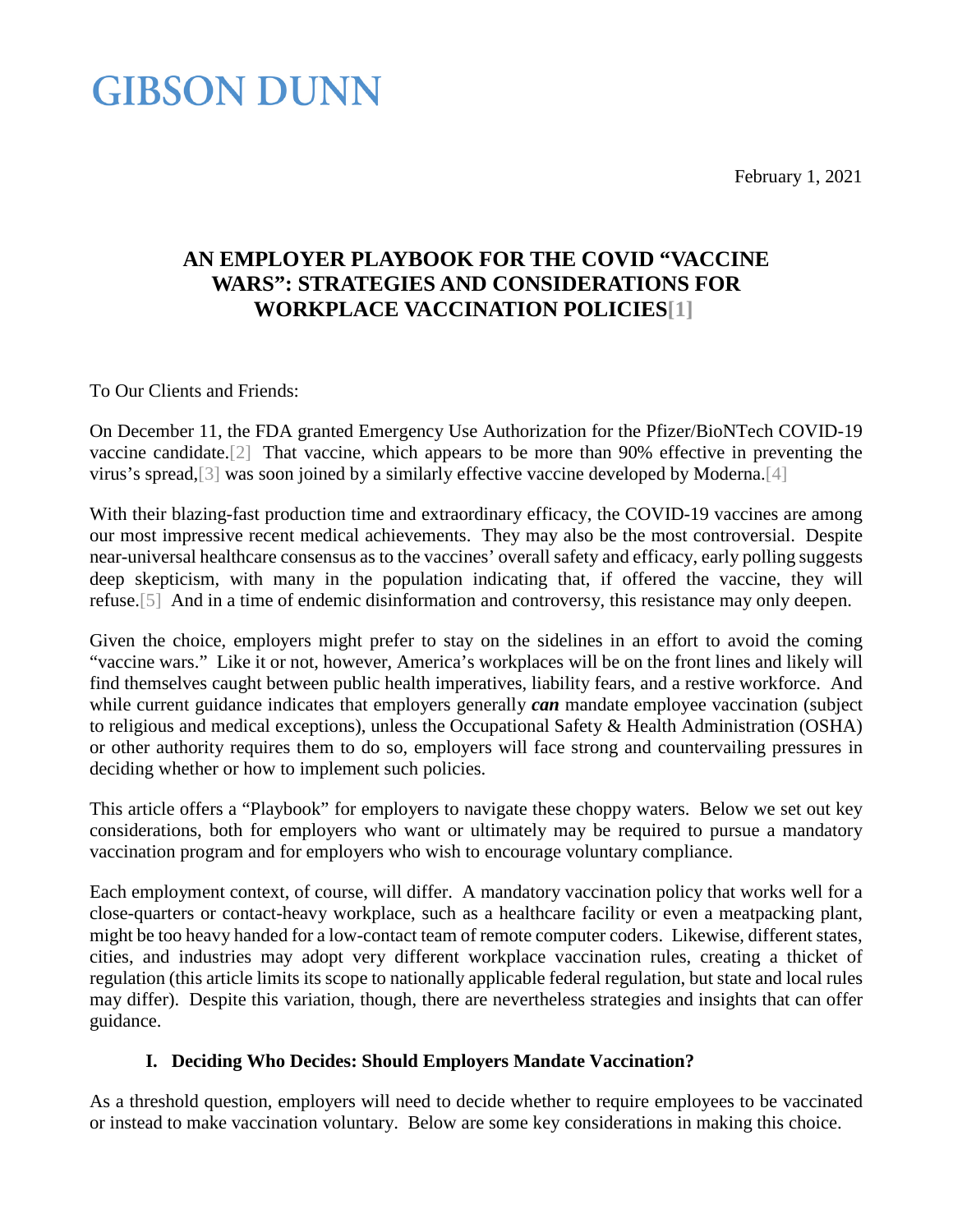#### **A. Why Require the Vaccine?**

**Protecting Workplace and Community Health:** In the absence of a regulatory requirement, the single most important reason for a workplace vaccine mandate is that it will protect workers' health and lives. Both the Pfizer/BioNTech and the Moderna COVID-19 vaccines have been found by the FDA to be "safe and effective" and have been supported by the VRBPAC, an FDA advisory panel of outside scientific and public health experts that has independently reviewed the data[.\[6\]](#page-9-4) The upshot is that, based on the best evidence available, the vaccines now being rolled out will protect the health and lives of employees, customers, and communities.

To be sure, vaccinations will not ensure everyone's safety: we do not yet have long-term data on the duration of immunity, even the most effective vaccine candidates will protect no more than 90 to 95% of patients, and bona fide medical or religious reasons mean that some individuals cannot be vaccinated. Accordingly, even in the best-case scenario, a significant minority of the population will still be exposed and dependent upon the development of herd immunity to protect them. But these caveats should not distract from this reality: **by an order of magnitude, COVID-19 vaccines will be our most effective medical strategy to prevent transmission of the virus and save lives.**

**Ensuring Vaccines Become Vaccinations:** These powerful health benefits, however, will only be realized if workers actually get the vaccine. In other words, as public health experts have noted, we must "turn vaccines into vaccinations.["\[7\]](#page-9-5) Here, a mandatory approach may be important because voluntary vaccine programs have often had relatively low compliance, even in industries like healthcare[,\[8\]](#page-9-6) and even for vaccines that have been the subject of massive "persuasion" campaigns (such as for the flu)[.\[9\]](#page-9-7) Given the amount of disinformation surrounding the coronavirus in general and vaccines in particular, such opt-in rates may, without a mandate, be even lower here. Put another way, a mandatory vaccine policy likely will be vastly more successful than a voluntary one at ensuring workers actually get protected.

**Reducing Costs of Absences, Lost Productivity, and Long-Run Medical Care:** Because a mandatory vaccination program creates a more vaccinated workforce, it also can significantly reduce workplace costs. Vaccinated workers will be less likely to fall ill to COVID-19, impose fewer costs from absences or lost productivity, require fewer instances of acute medical care, and impose lower long-term health costs. This last point is an important one: COVID-19 might be best known for short-term (and often horrific) acute consequences, but its long-term health impacts are poorly understood, yet believed to be significant for some[.\[10\]](#page-9-8) Therefore, the virus may lead to worker illness and impairment that can span for months or even years. A higher vaccination rate is likely to curb each of these costs.

**Getting and Staying Open:** A mandatory vaccination approach also makes it more likely that a business can open and stay open. Even if there are no medical consequences, a single positive COVID-19 test can lead an employer to fully stop operations, particularly in industries like dining and hospitality[.\[11\]](#page-10-0) A highly vaccinated workplace reduces the likelihood of such stoppages. At the same time, high vaccination rates can accelerate a "return to normal" by making it safer for the workforce to return to the office or otherwise resume normal operations, and by creating a safer environment for customers.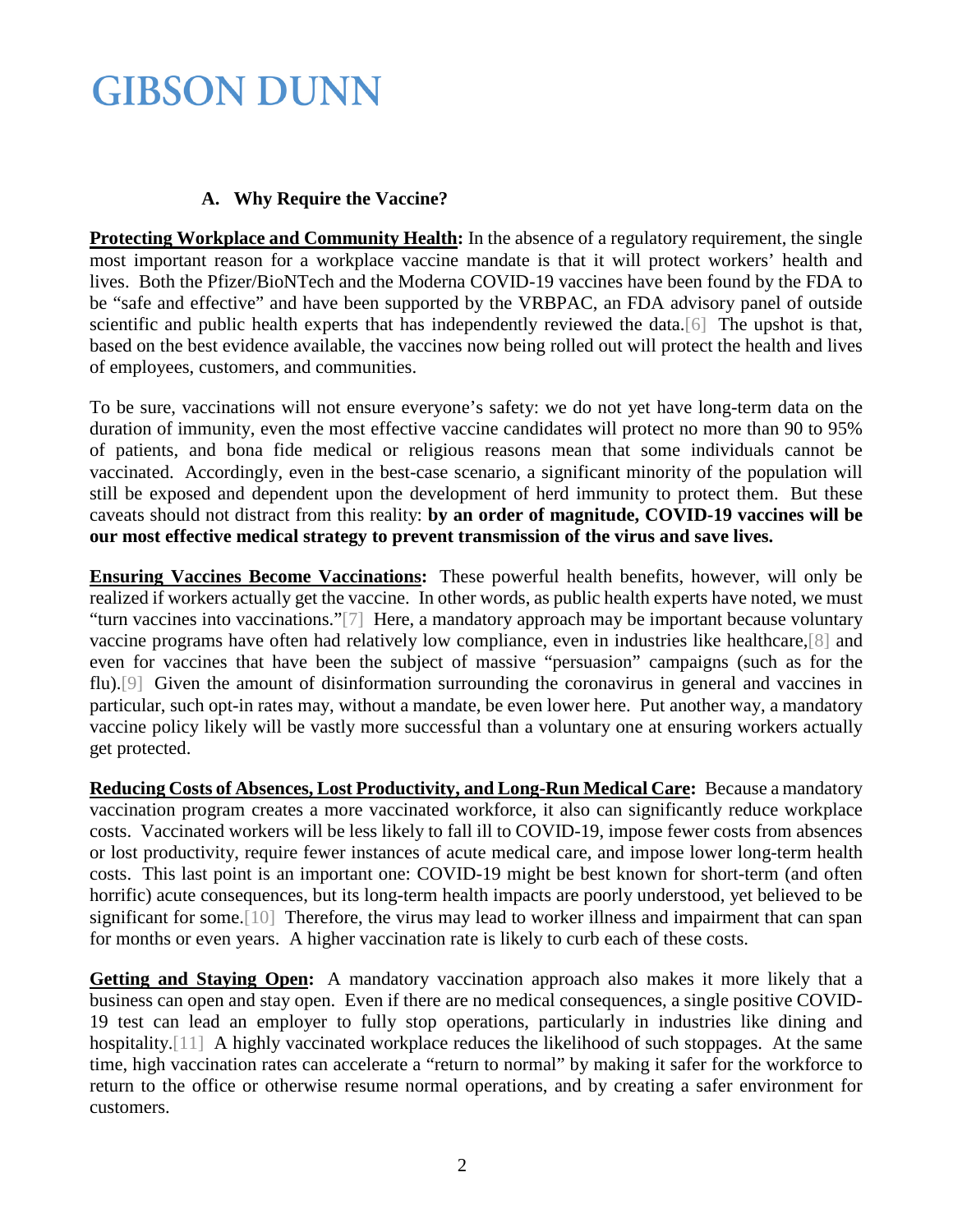**Defend Against Civil Liability for COVID-19 Cases:** Further, and especially as vaccination rates increase, an un- or under-vaccinated workforce may pose a liability risk, as individuals infected on premises look to pin the blame on employers.

Under tort law principles employers that fail to take reasonable care to protect employees (or, for that matter, vendors, visitors, customers, or others on premises) risk liability. Applying this concept, individuals who become sick based on alleged on-premises exposure can argue (and in some cases have argued) that a business's negligent safety practices (whether related to personal protective equipment (PPE), vaccines, cleaning, or anything else) caused their illness.

For employees themselves, such COVID-19 suits are likely to be limited by workers' compensation statutes. Indeed, companies are already seeing lawsuits seeking relief from employee injuries ranging from wrongful workplace exposure to COVID-19 to wrongful death from COVID-19[.\[12\]](#page-10-1) In many cases, damages related to on-the-job COVID-19 exposure (or subsequent illness) will be considered occupational injuries and so are very likely covered under the relevant state's workers' compensation statutes. But employees' lawyers will no doubt argue that this bar may not provide full protection, as evidenced by extensive (and, as of this writing, unsuccessful) efforts by federal lawmakers to provide businesses with greater immunity from employee COVID-19 claims[,\[13\]](#page-10-2) as well as by a surge of interest in drafting (potentially unenforceable) employee COVID-19 liability waivers[.\[14\]](#page-10-3)

More importantly, workers' compensation statutes do not account for other stakeholders who may claim COVID-19 damages from exposure to an unvaccinated workforce. This includes suits by contractors, vendors, visitors, or customers—particularly in contact-intensive industries like education, lodging, hospitality, healthcare, or fitness where PPE may not provide sufficient protection.

A mandatory vaccination policy reduces these risks. First, and most obviously, mandatory vaccination makes it less likely individuals get sick in the first place, and therefore less likely anyone suffers legally actionable damages. Separately, the adoption and implementation of a mandatory vaccine plan can itself be important evidence of the high standard of care a company provided for those on premises, which also may be important in beating back potential liability.

Unless a broad liability shield is enacted by Congress, civil suits for COVID-19 infection damages, whether by employees, contractors, visitors, or customers, will remain a threat for the foreseeable future, and mandatory vaccination could be a key tool to address it.

**Potential Protection Against Enforcement Action:** Apart from civil liability from private plaintiffs, businesses without vaccine mandates could confront regulatory risk as well. Under OSHA's "general duty" clause, for instance, employers are required to furnish each employee with a workplace free from recognized hazards that could cause serious harm[.\[15\]](#page-10-4) While current OSHA guidance suggests this "general duty" can be satisfied by measures like PPE or distancing[,\[16\]](#page-10-5) in the longer-run the agency might take the position that a robust vaccination program is required and that workplaces without such policies are not safe. This may be particularly true for healthcare and other industries where social distancing or similar measures may not be viable.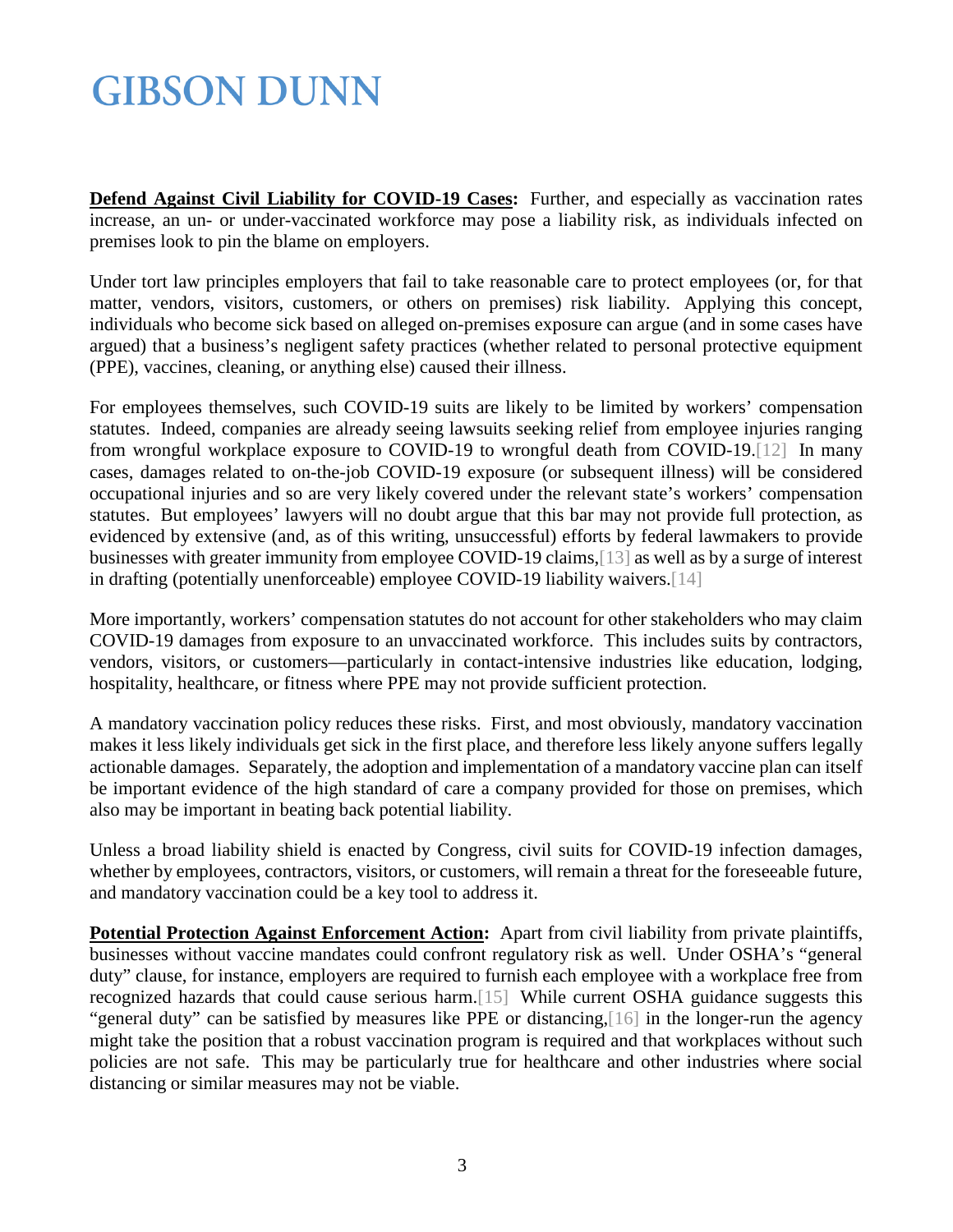Further, even if OSHA does not enforce the "general duty" clause in this way, private litigants, unions, or others may seize on this language to argue that employers without mandatory vaccination policies are not providing a safe workplace.

### **B. Why Make the Vaccine Optional?**

**Employee Morale and Retention:** Any "mandate," as opposed to an optional program, would need to be carefully messaged and framed to the workforce. If the purposes behind the requirement are not explained (and even if they are), it may become a source of employee discontent or dissatisfaction. Dayto-day, such a requirement may lead employees opposed to the vaccine to view the company more negatively, and to respond accordingly.

Even with excellent messaging and buy-in, it is likely that some portion of the workforce, out of "antivaccine" belief, political views, or other reasons, will refuse to get the vaccine, and at the extreme may choose separation of employment rather than being vaccinated. And laws like the National Labor Relations Act (NLRA) could arguably protect various forms of employee protest as to the requirement, such as through social media campaigns.

**Administrative Ease:** Even for "mandatory" vaccines, by law those with medical conditions or sincerely held religious beliefs that preclude vaccination are entitled to make exemption requests and to seek appropriate reasonable accommodation (both possibilities discussed in detail below). Given the controversy around the vaccine, many workers may try to claim such exemptions. Without thoughtful processes, this could put Human Resources (HR) at risk of being overwhelmed by needing to decide, on a case-by-case basis, who qualifies for an exemption. In a voluntary program, by contrast, no (or much less) formal process is needed.

**Less Liability Risk for Discrimination Claims:** On this point, individuals who seek an exemption but are denied may pursue legal claims, such as on the grounds that they were unlawfully discriminated against under the Americans with Disabilities Act (ADA) based on a medical condition their employer did not treat with sufficient seriousness[,\[17\]](#page-10-6) or under Title VII of the Civil Rights Ac[t\[18\]](#page-10-7) for their religious beliefs. Careful applications of the exemption process will minimize this risk, but cannot eliminate it.

**Potentially Less Necessary to Certain Industries:** Finally, while in some industries, like healthcare or personal services, close contact is unavoidable, in others, it is less of a concern. For workplaces that do not require close contact, and so can more effectively avoid or mitigate the potential spread of the virus on-site, a vaccine mandate might be unnecessary.

### **II. Playbook For Employer Vaccine Policies**

As the above shows, employers may have sound safety, business, and legal reasons to pick either a mandatory or a voluntary approach to a COVID-19 vaccine. But without attention to risk points, either approach can run into trouble. Here are ways to minimize the danger, no matter which approach employers take.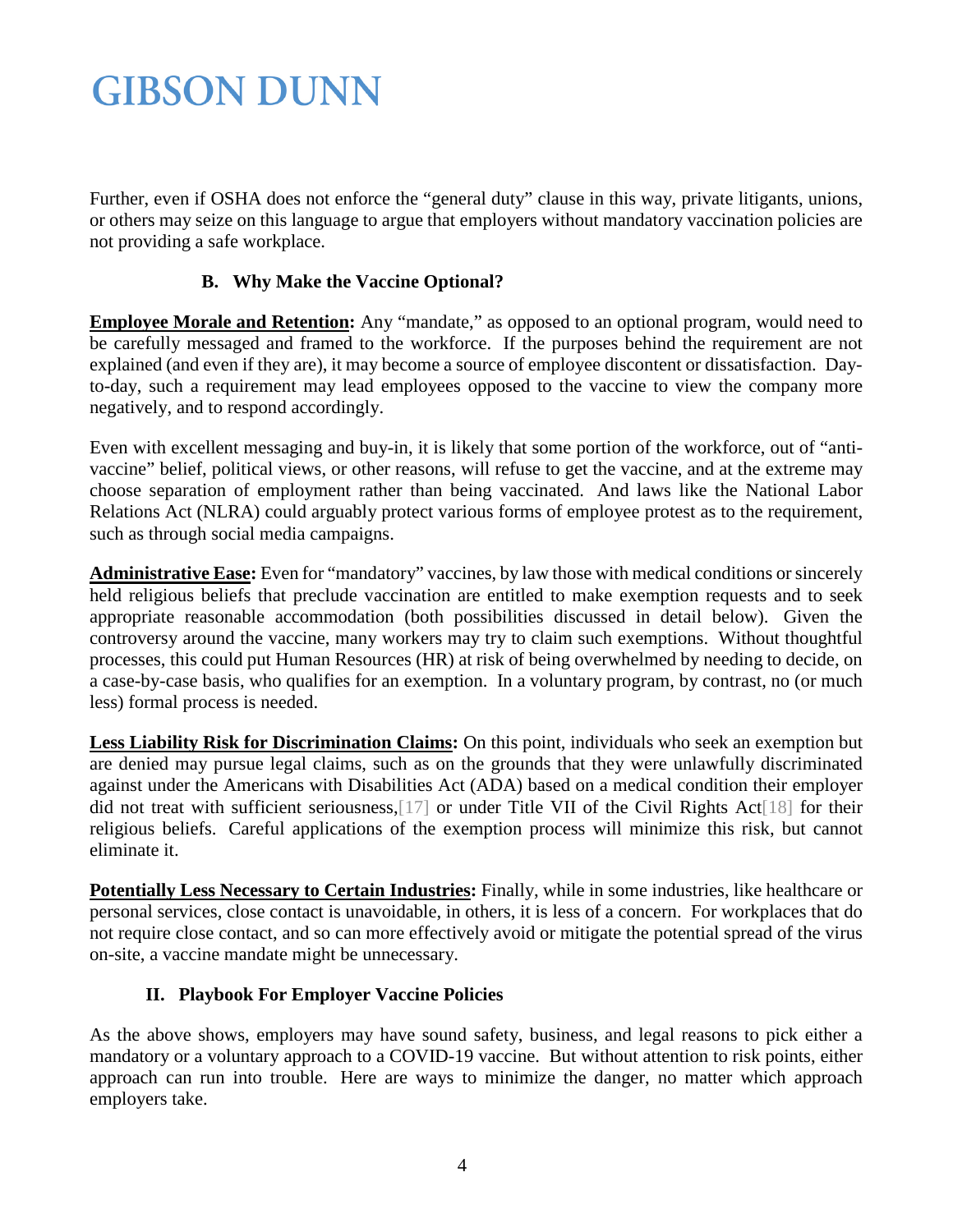#### **A. Assess the Right to Require Vaccinations**

An employer's first step is to confirm its right to require vaccinations. For obvious reasons, this is important to workplaces that want to mandate vaccines. But even workplaces that want to pursue voluntary vaccination policies may want to confirm this information, both because conditions may change over time, and also because, even if employers do not make vaccination a condition of employment, they may want to make it a condition for certain employment activities.

For most private-sector U.S. employers, current guidance strongly suggests that vaccinations can be required as a condition of employment for at-will employees. In its December 16, 2020 guidance on vaccination policies, the EEOC discusses at length the possibility that employers could "require" the vaccine, including how to best to "communicat[e] with employees about compliance with [an] employer's vaccination requirement."<sup>[19]</sup> This is in line with earlier approaches to (far less severe) pandemics. In the context of the H1N1 flu, for example, OSHA guidance indicates that, so long as a private employer makes appropriate religious and medical exceptions, an employer may require vaccination as a condition of employment.<sup>[\[20\]](#page-10-9)</sup> Accordingly, employers are on strong ground to assume that, as a general matter, vaccination requirements are permissible.

That said, a given workplace may be subject to special conditions, so it is important to assess, at the outset, whether a vaccination requirement would be permissible. One example is if a collective bargaining agreement (CBA) governs the terms of employment, in which case it may speak to vaccine requirements[.\[21\]](#page-10-10) Further, if employees are not at-will, but rather work under a contract, that contract may dictate whether a vaccine can be required.

Likewise, while to date no state or local law or regulation appears to impose any general bar to private employers requiring vaccination, the situation at the federal, state, and local level is evolving rapidly[,\[22\]](#page-11-0) so employers should obtain legal advice and ensure no new rule (or relevant agency guidance or court decision) has changed the landscape before getting started.

### **B. Make a Plan to Process Exemption Requests**

Even if employers choose to "mandate" a vaccine, they must still be prepared to provide legally required exceptions for employees who (1) cannot take the vaccine due to a medical disability or (2) seek an exemption from the vaccine based on sincerely held religious beliefs. Virtually all employers must comply with these important legal protections. But employers should also recognize that they can structure such requests, and the resulting accommodations, in a way that satisfies the law while ensuring that those who are not truly motivated by such concerns, but instead merely would prefer to be unvaccinated, do not take advantage of them.

### **1. Medical Exemptions**

For medical reasons, some individuals may be unable to safely take the vaccine. We know, for example, that the vaccine should not be administered to individuals with a known history of a severe allergic reaction to any component of the vaccine. Under the ADA, if an employee claims to require an exemption based on a "disability," [\[23\]](#page-11-1) a workplace must engage in an "interactive process" with that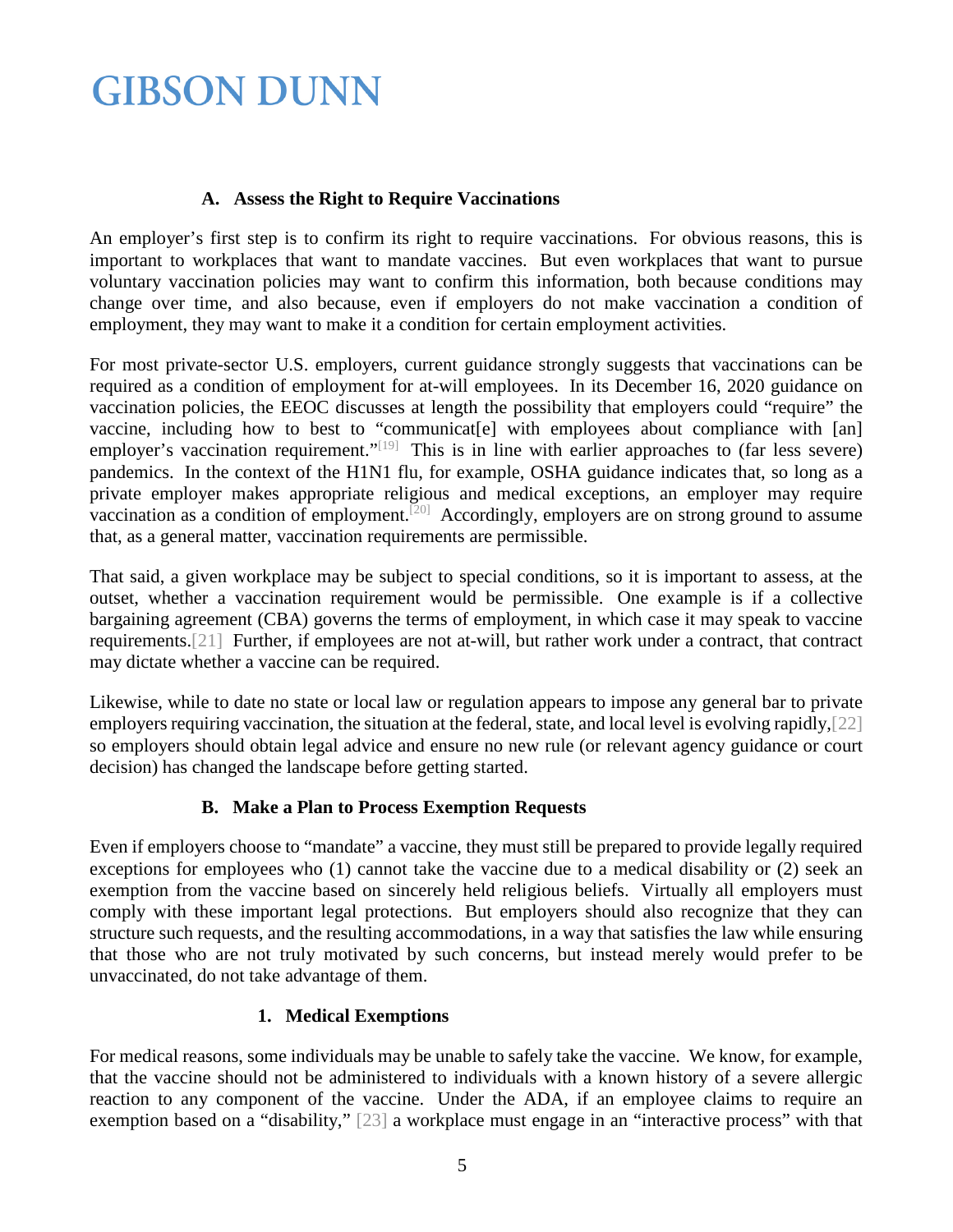individual to arrive, if possible, at a "reasonable accommodation" (which, potentially, would relieve the employee from having to get the vaccine).

Employee requests for medical exemptions should be treated like any other ADA request for accommodation[.\[24\]](#page-11-2) However, if employers are concerned that vaccine qualms will lead to insincere accommodation requests, there are steps they can take. First, the ADA permits requests for reasonable documentation of the disability, which an employer can enforce[.\[25\]](#page-11-3)

Second, workers with disabilities do not have the right to the accommodation of their choice, but rather to a "reasonable accommodation," *viz*, one that "reasonably" accommodates their disability, and that does not impose an "undue hardship" on an employer[.\[26\]](#page-11-4) For example, employees who cannot be vaccinated do not necessarily need to be offered the "accommodation" of simply not receiving the vaccine but then otherwise resuming work as normal, nor must they be offered the accommodation of continuing to work from home after their colleagues have returned to work. Rather, under appropriate circumstances, an employer might instead require unvaccinated employees to attend work, but continue to distance and wear masks and PPE, even after vaccinated employees may in the future be permitted to halt such measures[.\[27\]](#page-11-5)

Other possible accommodations may include shifting unvaccinated workers to other workplace roles or positions, relocating work sites within a building, or requiring that employees work remotely even if they want to return[.\[28\]](#page-12-0) This process will typically require a case-by-case assessment of the relevant facts.

In sum, employers should recognize that the ADA does not create an automatic right for anyone to "optout" of the vaccine, but only a right to a fair interactive process that leads to a reasonable accommodation[.\[29\]](#page-12-1)

### **2. Religious Exemptions**

The second major category for possible exemptions are accommodation requests based on sincerely held religious beliefs or religion-like philosophical systems[.\[30\]](#page-12-2) Under Title VII, such beliefs must be taken into account, and if it would not pose "undue hardship," a reasonable accommodation must be granted.

Compared to medical exemption requests, Title VII religious accommodation requests are (1) easier to establish, with employees permitted to substantiate the "sincerity" of their beliefs with little documentation; but (2) less demanding on employers, in that the accommodations granted need only be provided if they would impose "de minimis" burdens on the employer. Both of these distinctions are relevant to any COVID-19 vaccination mandate.

On the "sincerity" of the religious belief at issue, the EEOC has noted that an employer is entitled to "make a limited inquiry into the facts and circumstances of the employee's claim that the belief or practice at issue is religious and sincerely held, and gives rise to the need for the accommodation.["\[31\]](#page-12-3) That said, an employee can provide sufficient proof of sincerity by a wide variety of means, including "written materials or the employee's own first-hand explanation," or verification of "others who are aware of the employee's religious practice or belief.["\[32\]](#page-12-4) Beyond that, probing the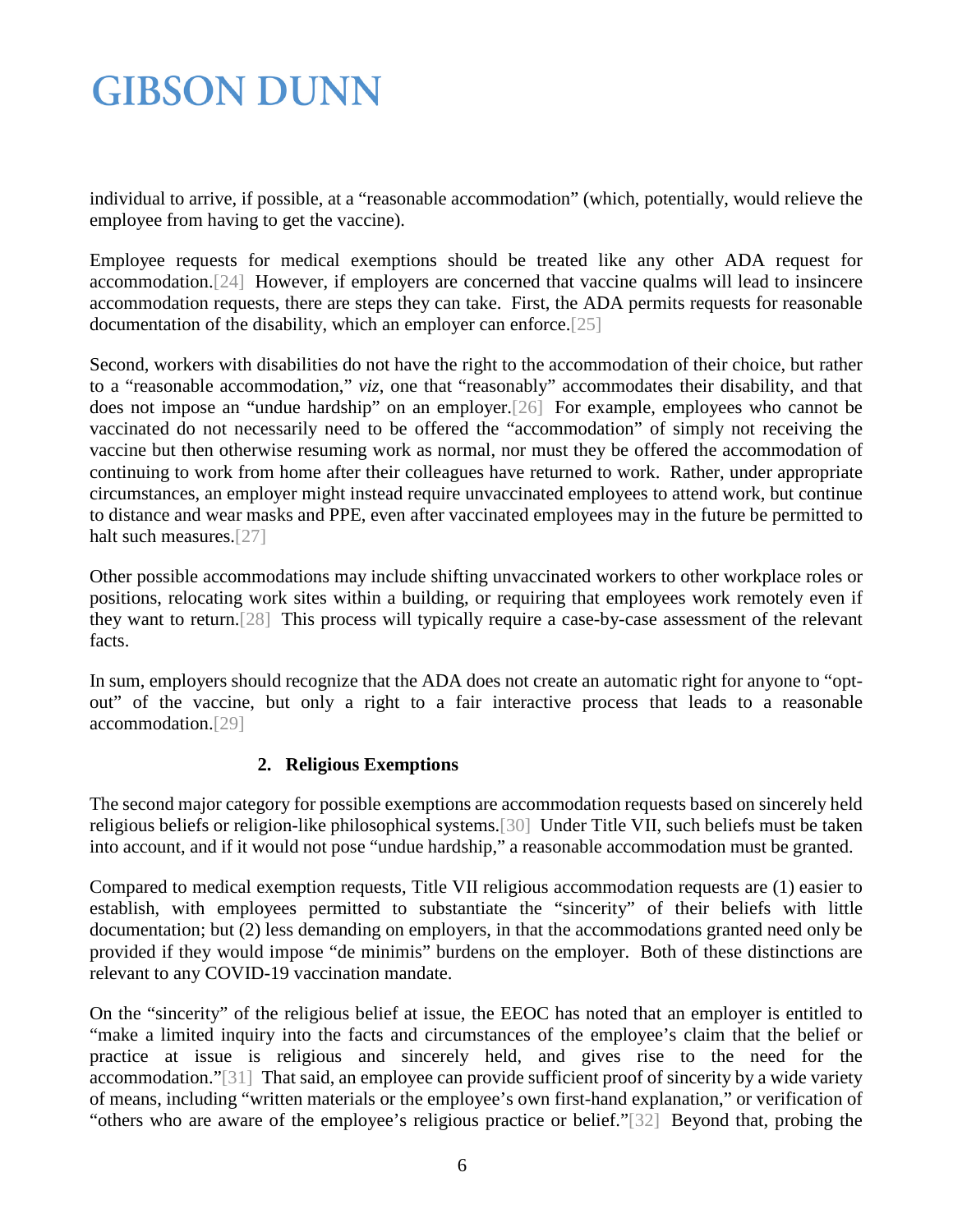"sincerity" of a religious belief is risky business. So to the extent employees provide such substantiation, and even if their interpretation of a religious tenet differs from that religion's mainstream, employers would be wise, at that point, to accept it.

However, the EEOC has further made clear that employers are only obligated to accommodate "religious" beliefs or comprehensive religious-type philosophical systems, as opposed to other strongly held types of beliefs. For instance, there is no legal requirement to accommodate political, scientific, or medical views, or isolated ideas (such as "vaccines are dangerous")[.\[33\]](#page-12-5)

Given these principles, workplaces with vaccine mandates may want to create standardized Title VII exemption-request forms that (1) expressly state and remind employees that political, social, scientific, or other non-religious views are not sufficient justification and that it is not appropriate to request a Title VII exemption on those grounds, but that (2) otherwise permit employees to explain, in their own words, their religious or religious-type beliefs and why those beliefs prevent vaccination. As noted, however, to the extent an employee then completes the form and provides such an explanation, the explanation generally should be credited.

However, for the accommodation itself, as in the ADA context, even a sincere religious exception does not guarantee the right to be accommodated, but only the right to a process that may, if legally required, lead to an accommodation. And unlike the medical context, where the "undue hardship" an employer must show to deny accommodation is a "significant difficulty or expense,["\[34\]](#page-12-6) in the Title VII context "undue burden" is defined to require only a showing of more than a "de minimis" cost on the business[.\[35\]](#page-12-7)

Accordingly, in addition to requiring unvaccinated employees to keep using PPE and other measures even after the rest of the workforce returns to normal, an employer likely has much more latitude to indicate that, where the risk of non-vaccination imposes burdens on the company, non-vaccination will not be allowed[.\[36\]](#page-13-0)

### **C. Build Buy-In and Plan for Conflict Diffusion**

Even with the legal authority to impose a mandate, employers that go this route still must be sure to build employee buy-in for compliance. This is particularly important in light of concerns regarding how a vaccine requirement might impact employee morale or office culture.

The more a workforce understands why the employer chose a mandate, and the more they have the chance to feel "heard" on the subject, the less friction there will be (and the fewer workers will attempt to claim potentially unneeded exemptions). Best practices for building buy-in include:

- ä, Informing employees of the policy change in advance, so that they can meaningfully share their views.
- Clear communication as to the purpose of the requirement: employee safety and allowing a return  $\Box$ to normal.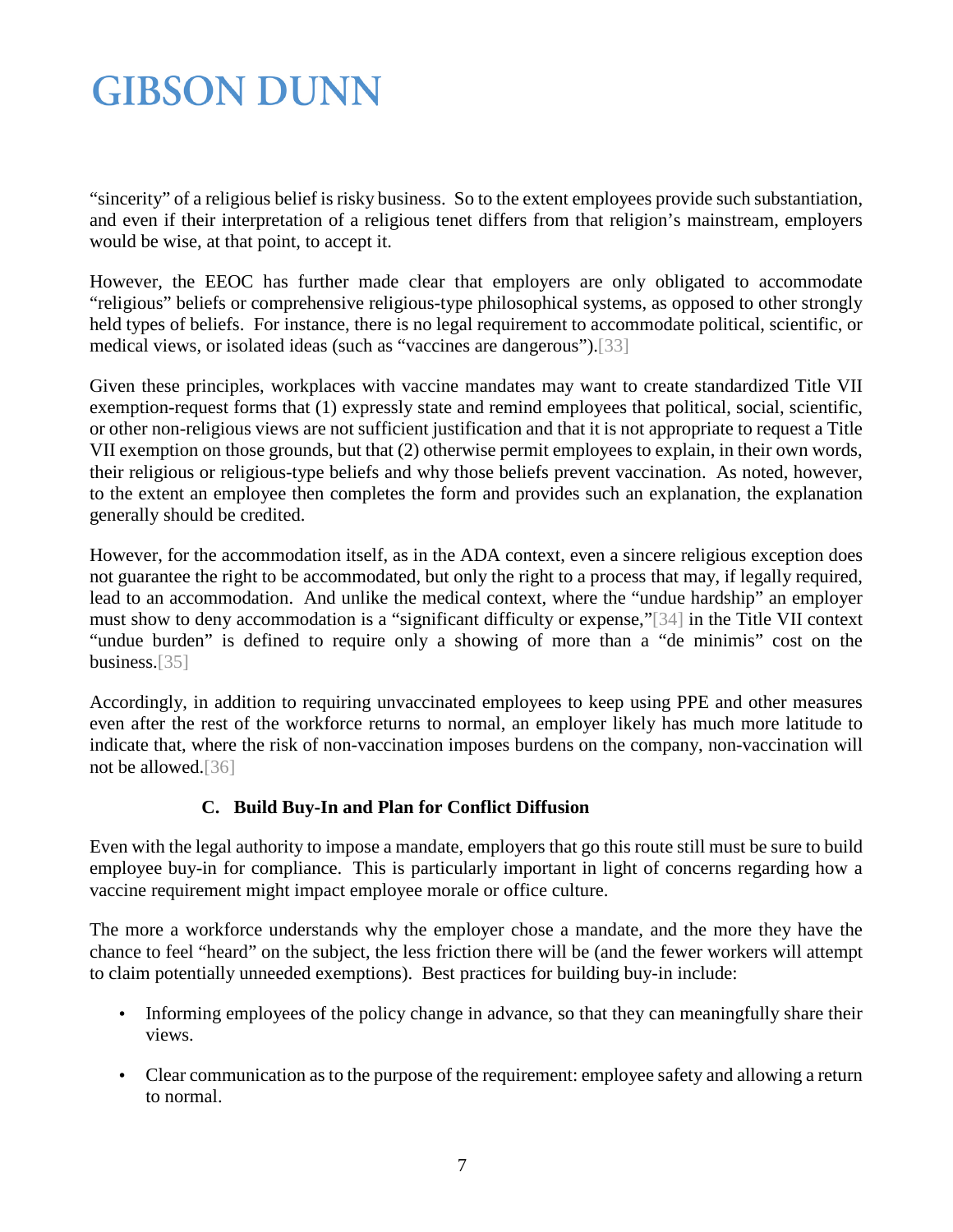- Tying the vaccine mandate to concrete and visible changes (e.g., once the vaccine is in place, reopen formerly closed off recreation areas or office space).
- Providing accurate and reader-friendly information on the vaccine. Given the amount of mis- or Ċ, disinformation available, employers and HR in particular will play a key educational role.

On this point, given the incendiary rhetoric around vaccines and strong beliefs held by individuals on many topics related to vaccination, it is possible that the accommodation process, if not carefully handled, could lead to workplace tension. Workplaces should be aware of this risk and ensure that at no time does it rise to the level of impermissible discrimination or a hostile workplace[.\[37\]](#page-13-1)

### **D. Minimize (and if Possible, Eliminate) Vaccination Costs to Employees**

As a further way to ensure buy-in, whether for a mandatory or a voluntary program, employers should consider as many steps as possible to reduce the cost to employees of getting the vaccine. The vaccine itself will be provided, free of charge, by the federal government[.\[38\]](#page-13-2) But unless already covered by employee insurance, employees may still be charged an "administrative fee.["\[39\]](#page-13-3) Employers should consider covering those or other incidental costs, even if otherwise "out of plan" for workers.

Another "cost" to employees is that of time—such as the time to travel off-site to get a vaccine. Accordingly, contracting with a third-party provider to conduct on-site vaccination can help reduce this cost, as it brings vaccines on-site. That said, the EEOC has recently clarified that, to the extent an employer either directly administers a vaccine or contracts with a third-party to do so on its behalf, it incurs special medical-privacy obligations that may pose additional record-keeping and compliance burdens[.\[40\]](#page-13-4) Employers considering requiring or encouraging vaccines should carefully consider these tradeoffs in deciding whether or not to bring vaccination "in-house."

Finally, for the small minority of workers who experience symptoms or bad reactions to the vaccine, employers should consider adopting a permissive approach to allowing (or extending further) paid sick leave to the extent necessary, even if a worker might otherwise not be entitled to it.

As shown above, such measures, while they may not be legally required in certain circumstances (depending on wage-hour and sick leave laws, among other things), are likely to be critical to increase and encourage buy-in.

### **E. Take a Thoughtful Approach to Continued PPE and Distancing Requirements**

One common question will be whether a vaccination policy can or should supplant mask requirements, distancing, and other measures. Because the vaccines are not one-hundred percent effective, there is no guarantee that even a vaccinated employee will be fully protected. And because no one yet knows whether vaccinated individuals can still spread the virus, employers should be mindful of the safety of individuals who, for medical or religious reasons, are unable to be vaccinated. Finally, even the most optimistic projections indicate that, for at least some period of time, there will not be enough vaccines to cover everyone in the workforce[.\[41\]](#page-13-5) Each of these considerations suggests that, at least in the short term, policies like masks and social distancing will still be necessary.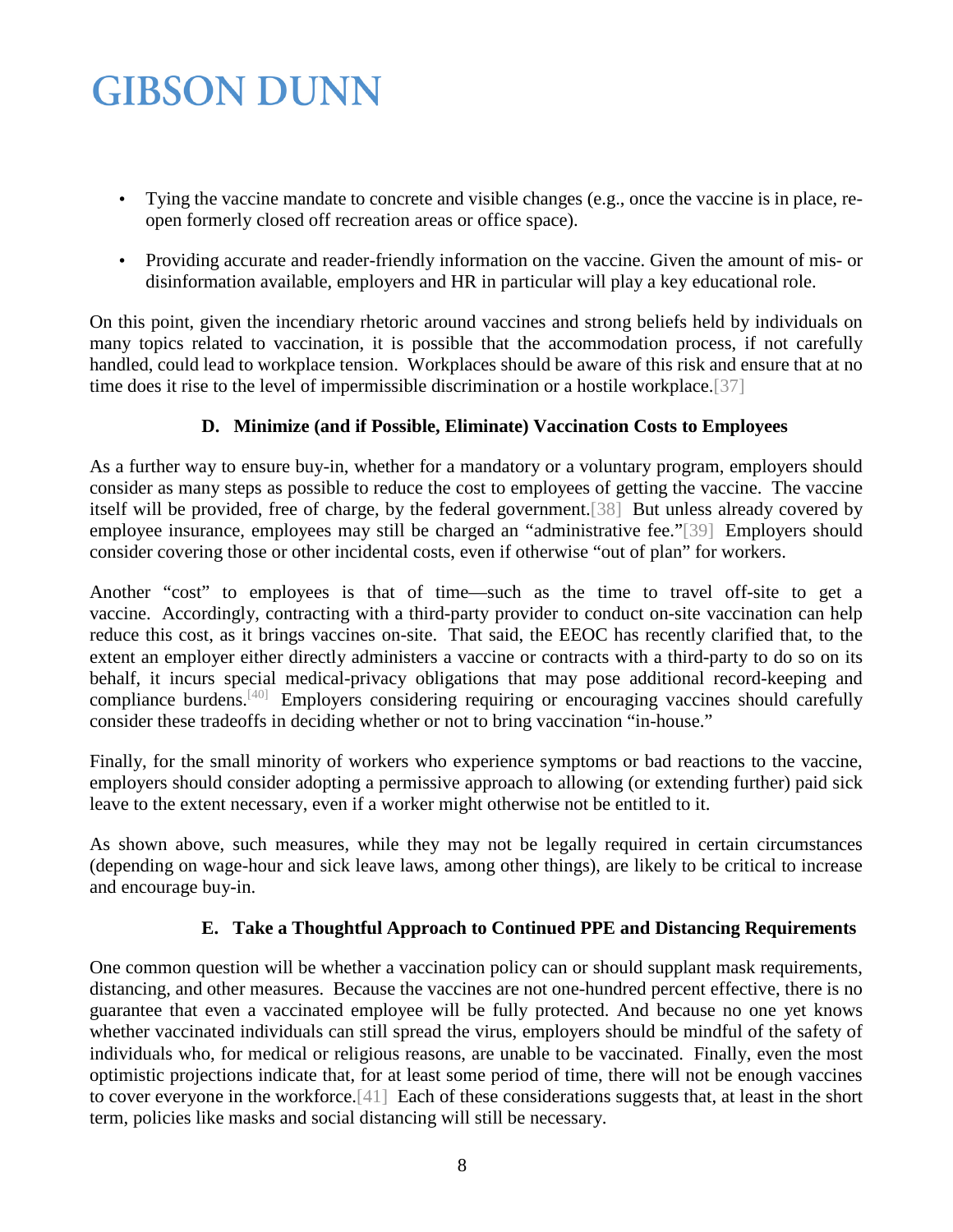<span id="page-8-0"></span>\_\_\_\_\_\_\_\_\_\_\_\_\_\_\_\_\_\_\_\_

In the long run, however, providing the prospect of a return to relative normal for those who are vaccinated could be a powerful force toward boosting morale and commitment to a vaccination program, and toward getting greater employee buy-in.

### **F. Be Aware of Labor Law Issues**

One further area to be aware of in rolling out a vaccine policy is the possibility of concerted labor action. Section 7 of the NLRA protects certain "concerted activity" regarding working conditions[,\[42\]](#page-14-0) which might extend to protests or other labor action regarding a vaccine policy. Crucially, however, the NLRA does not protect non-compliance with workplace safety rules (such as employees attempting to style refusal to be vaccinated as a legally protected labor protest)[.\[43\]](#page-14-1) Further, to the extent there is a risk of labor activity *against* a vaccine mandate, employers should be aware that there is a countervailing risk of labor activity *for* a mandate, such as strikes by employees who refuse to come to work until their colleagues have been vaccinated.

### **G. Don't Lean Too Hard (or Perhaps at All) on Waivers**

Finally, for those employees who, whether by choice or a valid exemption, are not vaccinated, some employers are considering requiring a waiver indicating that the employee understands the medical risks of this decision and accepts any associated risk. Given the limitations on the enforceability and permissibility of such waivers, however, a robust disclosure may be a better format. OSHA, for instance, has long required an attestation for employees in the context of bloodborne pathogen vaccines acknowledging their understanding of the risks should they not be vaccinated[.\[44\]](#page-14-2) Seeing the risks of declining the vaccine clearly laid out in writing may, at the margin, increase buy-in.

That said, as a liability protection device, there is reason to be skeptical about such disclosures or waivers. In many jurisdictions, courts will find that employee liability waivers for workplace illnesses and injuries are not enforceable or even permissible, given the perceived imbalance of bargaining power or the operation of state workers' compensation laws (which in some cases are read to preclude such waivers)[.\[45\]](#page-14-3) Accordingly, while it may make sense to provide certain disclosures to unvaccinated employees, an actual waiver of liability may be prohibited or unenforceable.

\* \* \*

As noted at the outset, no one size fits all, especially given the different levels of risk of infection spread in different industries and workplaces, as well as the fast-evolving legislative and regulatory environment around COVID-19. Consulting with experienced employment law counsel is essential to ensuring that your workplace can best address these complex and fast-moving questions.

 <sup>[1]</sup> An earlier version of this article originally appeared as a Gibson Dunn & Crutcher Client Alert titled, "An Employer Playbook for the COVID 'Vaccine Wars'", *available at*  https://www.gibsondunn.com/wp-content/uploads/2020/12/an-employer-playbook-for-the-covid-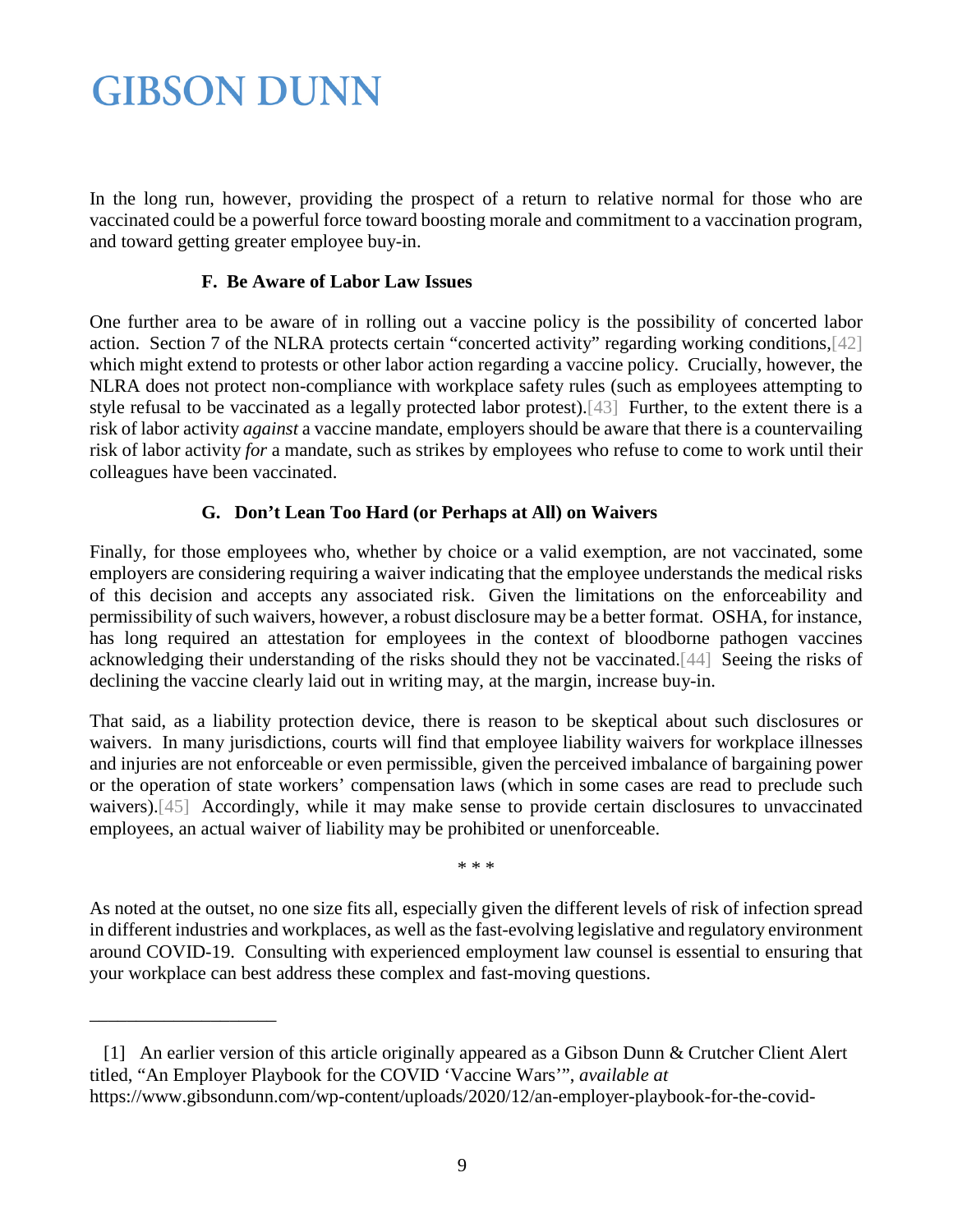vaccine-wars.pdf. For additional legal resources and guidance regarding the impact of COVID-19 in the workplace, *see* https://www.gibsondunn.com/coronavirus-covid-19-resource-center/.

<span id="page-9-0"></span> [2] Jessica Glenza, "FDA approves Pfizer/BioNTech coronavirus vaccine for emergency use in US," The Guardian (Dec. 11, 2020), *available at* https://www.theguardian.com/world/2020/dec/11/fdaapproves-pfizer-biontech-covid-19-coronavirus-vaccine-for-use-in-us.

<span id="page-9-1"></span> [3] Lauran Neergaard and Linda A. Johnson, "Pfizer says COVID-19 vaccine is looking 90% effective," Associated Press (Nov. 10, 2020), *available at* https://apnews.com/article/pfizer-vaccineeffective-early-data-4f4ae2e3bad122d17742be22a2240ae8.

<span id="page-9-2"></span> [4] Denise Grady *et al.*, F.D.A. Authorizes Moderna Vaccine, Adding Millions of Doses to U.S. Supply, N.Y. Times (Dec. 18, 2020), *available at* https://www.nytimes.com/2020/12/18/health/covidvaccine-fda-moderna.html; *see also* Denise Grady, "Early Data Show Moderna's Coronavirus Vaccine Is 94.5% Effective," N.Y. Times (Nov. 16, 2020), *available at* https://www.nytimes.com/2020/11/16/health/Covid-moderna-vaccine.html.

<span id="page-9-3"></span> [5] *See, e.g.*, RJ Reinhart, "More Americans Now Willing to Get COVID-19 Vaccine," Gallup (Nov. 17, 2020), *available at* https://news.gallup.com/poll/325208/americans-willing-covidvaccine.aspx (survey indicating that, as of late November, 42% of Americans would not agree to be vaccinated against COVID-19, up from 34% in July); Bill Hutchinson, "Over half of NYC firefighters would refuse COVID-19 vaccine, survey finds," ABC News (Dec. 7, 2020), *available at*  https://abcnews.go.com/Health/half-nyc-firefighters-refuse-covid-19-vaccinesurvey/story?id=74582249.

<span id="page-9-4"></span> [6] For an accessible introduction to this process, see FDA, "Vaccine Development – 101," *available at* https://www.fda.gov/vaccines-blood-biologics/development-approval-processcber/vaccine-development-101.

<span id="page-9-5"></span> [7] *See, e.g.*, *Testimony to the Subcomm. on Oversight and Investigation of the H. Comm. on Energy and Commerce* 1 (Sept. 30, 2020) (statement of Ashish K. Jha, Dean of Brown University School of Public Health), *available at* https://docs.house.gov/meetings/IF/IF02/20200930/111063/HHRG-116- IF02-Wstate-JhaA-20200930.pdf.

<span id="page-9-6"></span> [8] *See, e.g.*, Carla Black et al., CDC, *Health Care Personnel and Flu Vaccination, Internet Panel Survey, United States, November 2017* (2017), *available at* https://www.cdc.gov/flu/fluvaxview/hcpips-nov2017.htm (noting a 60-70% flu vaccination rate among healthcare personnel).

<span id="page-9-7"></span> [9] *See, e.g.*, CDC, *Flu Vaccination Coverage, United States, 2019–20 Influenza Season* (Oct. 1, 2020), *available at* https://www.cdc.gov/flu/fluvaxview/coverage-1920estimates.htm.

<span id="page-9-8"></span> [10] *See, e.g.*, Rita Rubin, *As Their Numbers Grow, COVID-19 'Long Haulers' Stump Experts*, J. of Am. Med. (Sept. 23, 2020), *available at* https://jamanetwork.com/journals/jama/fullarticle/2771111 (noting scientific studies estimating that approximately 10% of people who have had COVID-19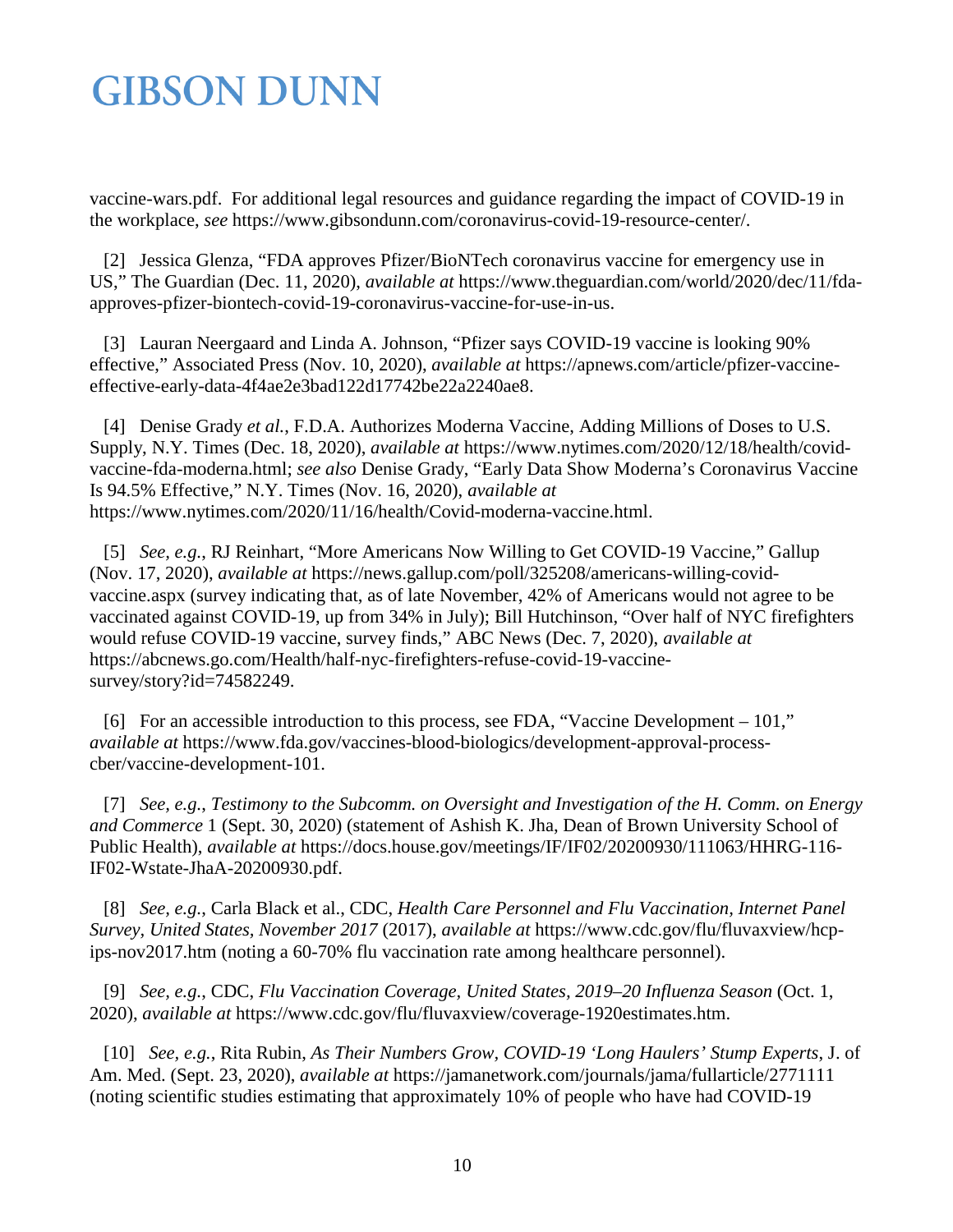experience long-term symptoms, from fatigue to joint pain, and that these effects manifested even in individuals who were not initially seriously ill).

<span id="page-10-0"></span> [11] *See, e.g.*, "Some Savannah restaurants close due to positive COVID-19 cases," WTOC (June 19, 2020), *available at* https://www.wtoc.com/2020/06/24/some-savannah-restaurants-close-duepositive-covid-cases/.

<span id="page-10-1"></span> [12] *See, e.g.*, Jean Casarez, "Wrongful death lawsuit filed against long-term care facility over staffer's Covid-19 death," CNN (July 10, 2020), *available at*  https://www.cnn.com/2020/07/10/us/wrongful-death-lawsuit-care-facility/index.html.

<span id="page-10-2"></span> [13] *See, e.g.*, "CEOs Seek Liability Shield in Next Relief Bill: Congress Update," Bloomberg News (Dec. 22, 2020), *available at* https://www.bloomberg.com/news/articles/2020-12-22/trump-hasa-week-to-sign-massive-year-end-bill-congress-update.

<span id="page-10-4"></span><span id="page-10-3"></span>[14] *See* discussion *infra.*

[15] 29 U.S.C. § 654.

<span id="page-10-5"></span> [16] *See generally* U.S. DOL, OSHA Report 4045-06 2020, *Guidance on Returning to Work* (2020), *available at* https://www.osha.gov/Publications/OSHA4045.pdf.

<span id="page-10-6"></span>[17] 42 U.S.C. § 12112 (barring discrimination on the basis of a "disability"). Because "disability," as defined in the ADA and further defined in subsequent ADAAA, includes *any* "physical or mental impairment that substantially limits one or more major life activities of [an] individual," *id.* § 12102, employees who do not wish to be vaccinated may argue that they have a disability that prevents them from being vaccinated.

<span id="page-10-7"></span> [18] *Id.* § 2000e-2 (prohibiting discrimination on the basis of an "individual's race, color, religion, sex, or national origin").

<span id="page-10-8"></span> [19] *See, e.g.*, EEOC, What You Should Know About COVID-19 and the ADA, the Rehabilitation Act, and Other EEO Laws, (Dec. 16, 2020), at ¶¶ K2, K3, K5, *available at*  https://www.eeoc.gov/wysk/what-you-should-know-about-covid-19-and-ada-rehabilitation-act-andother-eeo-laws.

<span id="page-10-9"></span> [20] *See, e.g.*, OSHA, Standards Interpretation of Nov. 9, 2019, *available at*  https://www.osha.gov/laws-regs/standardinterpretations/2009-11-09 ("[A]lthough OSHA does not specifically require employees to take the vaccines, an employer may do so").

<span id="page-10-10"></span>[21] Note, however, that to the extent OSHA or state regulators ultimately require, as a generally applicable workplace safety rule, that certain workplace vaccination policies be put into place, such health and safety rules would likely trump contrary (that is, more permissive) CBA terms. *See*  discussion *infra*; *see also United Steelworkers of America v. Marshall*, 647 F.2d 1189, 1236 (D.C. Cir. 1980) (noting duty to bargain with unions over safety and health matters does not excuse employers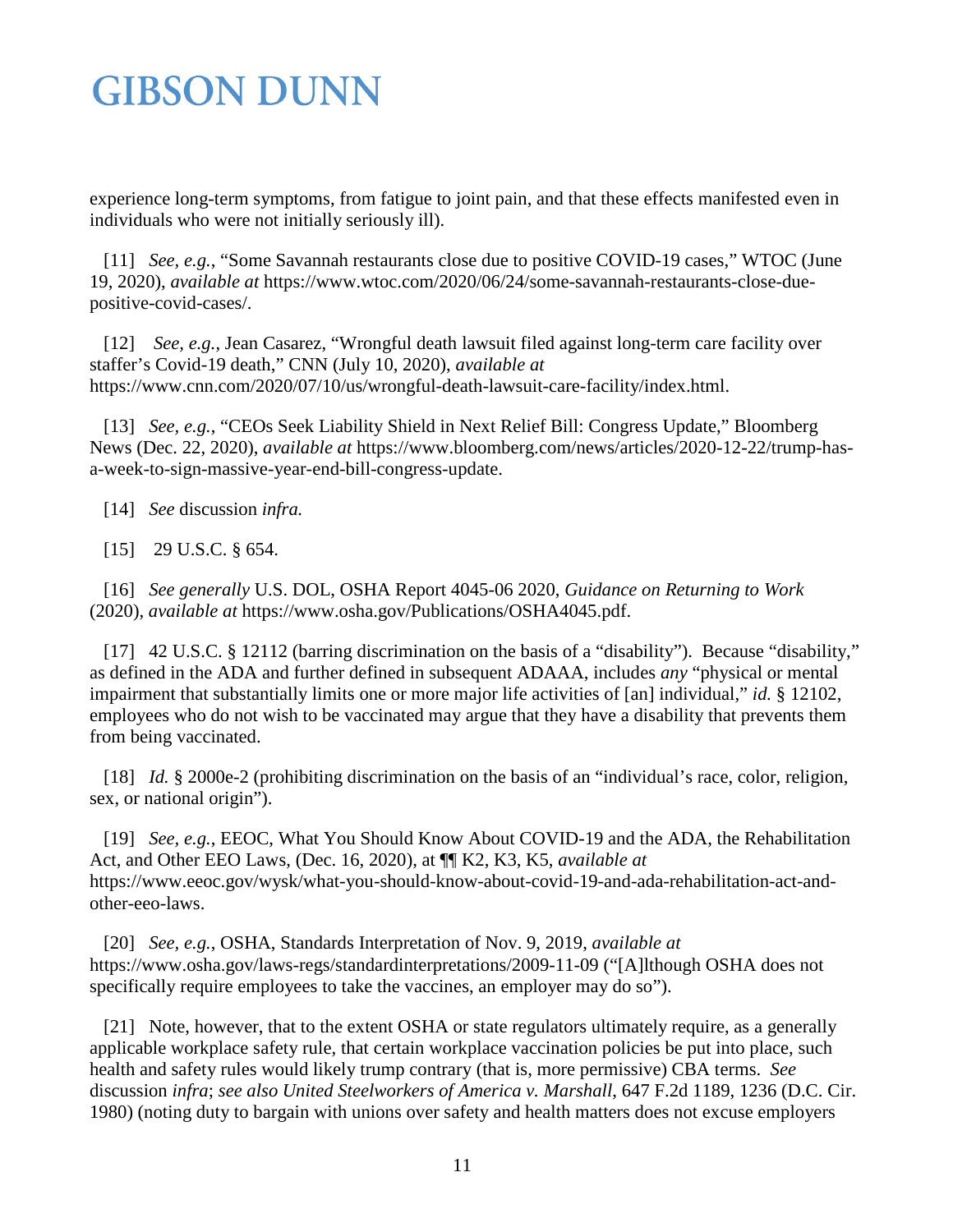from complying with OSHA safety standards); *Paige v. Henry J. Kaiser Co.*, 826 F.2d 857, 863 (9th Cir. 1987) (same, as applied to California's state-level OSHA equivalent).

<span id="page-11-0"></span> [22] *See, e.g.*, Joe Sonka, "Kentucky legislator pre-files bill prohibiting colleges from mandating vaccines," Louisville Courier J. (Dec. 4, 2020), *available at* https://www.courierjournal.com/story/news/politics/ky-general-assembly/2020/12/04/kentucky-bill-would-prohibitcolleges-mandating-covid-19-vaccine/3827327001/.

<span id="page-11-1"></span> [23] *See* 42 U.S.C. §12102 (defining "disability" to include *any* "physical or mental impairment that substantially limits one or more major life activities of [an] individual.").

<span id="page-11-2"></span> [24] *See generally* EEOC*,* What You Should Know About COVID-19 and the ADA, the Rehabilitation Act, and Other EEO Laws, (Dec. 16, 2020), at ¶ K5, available at https://www.eeoc.gov/wysk/what-you-should-know-about-covid-19-and-ada-rehabilitation-act-andother-eeo-laws (setting out "interactive process" for employees seeking exemption from workplace COVID-19 vaccination requirements).

<span id="page-11-3"></span> [25] *See* EEOC, Enforcement Guidance on Reasonable Accommodation and Undue Hardship under the ADA, EEOC-CVG-2003-1, Oct. 17, 2002 ("May an employer ask an individual for documentation when the individual requests reasonable accommodation? . . . Yes. When the disability and/or the need for accommodation is not obvious, the employer may ask the individual for reasonable documentation about his/her disability and functional limitations."); *see also* EEOC, What You Should Know About COVID-19 and the ADA, the Rehabilitation Act, and Other EEO Laws, (Dec. 16, 2020), at ¶ K5, *available at* https://www.eeoc.gov/wysk/what-you-should-know-about-covid-19-and-adarehabilitation-act-and-other-eeo-laws (describing possibility, in context of COVID-19 vaccination requirement, of "obtain[ing] supporting documentation about the employee's disability").

<span id="page-11-4"></span> [26] *See* EEOC, Enforcement Guidance on Reasonable Accommodation and Undue Hardship under the ADA, EEOC-CVG-2003-1 (Oct. 17, 2002), *available at*  https://www.eeoc.gov/laws/guidance/enforcement-guidance-reasonable-accommodation-and-unduehardship-under-ada; *accord* EEOC, What You Should Know About COVID-19 and the ADA, the Rehabilitation Act, and Other EEO Laws, (Dec. 16, 2020), at ¶ K5, *available at*  https://www.eeoc.gov/wysk/what-you-should-know-about-covid-19-and-ada-rehabilitation-act-andother-eeo-laws.

<span id="page-11-5"></span> [27] For analysis of an analogous question, see, for example, *EEOC v. Baystate Med. Ctr., Inc.*, No. 3:16-cv-30086, Dkt. No. 125 (D. Mass. June 15, 2020) (Order upholding policy that required unvaccinated healthcare workers to, as a condition of employment, wear masks even though vaccinated colleagues were not required to) [Order text accessible via PACER and CM/ECF and partially reprinted at Vin Gurrieri, "EEOC Religious Bias Suit Over Hospital Worker Firing Tossed," Law360 (June 16, 2020), *available at* https://www.law360.com/articles/1283456/eeoc-religious-biassuit-over-hospital-worker-firing-tossed]; *see also Holmes v. Gen. Dynamics Mission Sys., Inc.*, No. 19- 1771, 2020 WL 7238415, at \*3 (4th Cir. Dec. 9, 2020) (suggesting that as "long as [a workplace safety] requirement is valid, any employee who is categorically unable to comply . . . will not be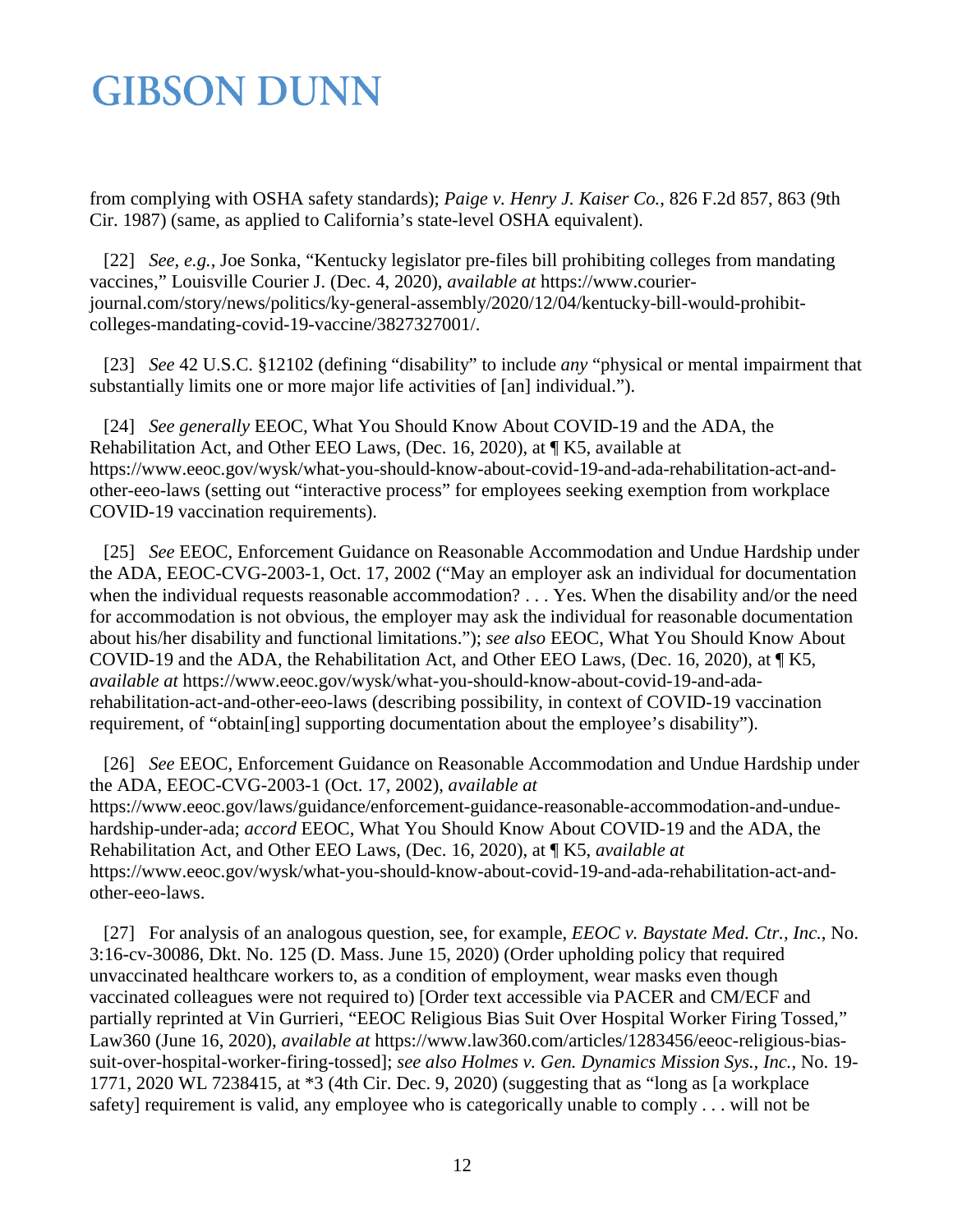considered a 'qualified' individual for ADA purposes," and so may independently be denied a particular requested accommodation on such basis) (internal punctuation and citation omitted).

<span id="page-12-0"></span> [28] *See generally* EEOC, Enforcement Guidance on Reasonable Accommodation and Undue Hardship under the ADA, EEOC-CVG-2003-1 (Oct. 17, 2002), *available at*  https://www.eeoc.gov/laws/guidance/enforcement-guidance-reasonable-accommodation-and-unduehardship-under-ada; *accord* EEOC, What You Should Know About COVID-19 and the ADA, the Rehabilitation Act, and Other EEO Laws, (Dec. 16, 2020), at ¶ K5, *available at*  https://www.eeoc.gov/wysk/what-you-should-know-about-covid-19-and-ada-rehabilitation-act-andother-eeo-laws.

<span id="page-12-1"></span> [29] *See* EEOC, What You Should Know About COVID-19 and the ADA, the Rehabilitation Act, and Other EEO Laws, (Dec. 16, 2020), at ¶ K7, *available at* https://www.eeoc.gov/wysk/what-youshould-know-about-covid-19-and-ada-rehabilitation-act-and-other-eeo-laws ("If an employee cannot get vaccinated for COVID-19 because of a disability or sincerely held religious belief, practice, or observance, and there is no reasonable accommodation possible, then it would be lawful for the employer to exclude the employee from the workplace.").

<span id="page-12-2"></span> [30] Specifically, EEOC guidance indicates such protections extend to "[r]eligious beliefs include theistic beliefs (i.e. those that include a belief in God) as well as non-theistic 'moral or ethical beliefs as to what is right and wrong which are sincerely held with the strength of traditional religious views.'" EEOC, *Questions and Answers: Religious Discrimination in the Workplace*, EEOC-NVTA-2008-2 (July 22, 2008), *available at* https://www.eeoc.gov/laws/guidance/questions-and-answers-religiousdiscrimination-workplace/.

<span id="page-12-3"></span> [31] *Id.*; *accord* EEOC, What You Should Know About COVID-19 and the ADA, the Rehabilitation Act, and Other EEO Laws, (Dec. 16, 2020), at ¶ K6, *available at*  https://www.eeoc.gov/wysk/what-you-should-know-about-covid-19-and-ada-rehabilitation-act-andother-eeo-laws ("If, however, an employee requests a religious accommodation, and an employer has an objective basis for questioning either the religious nature or the sincerity of a particular belief, practice, or observance, the employer would be justified in requesting additional supporting information.").

<span id="page-12-4"></span> [32] *See* EEOC, *Section 12 Religious Discrimination*, EEOC-CVG-2008-1 (July 22, 2008), *available at* https://www.eeoc.gov/laws/guidance/section-12-religious-discrimination.

<span id="page-12-5"></span>[33] *Id.* 

<span id="page-12-6"></span> [34] *See* EEOC, *Enforcement Guidance on Reasonable Accommodation and Undue Hardship under the ADA*, EEOC-CVG-2003-1 (Oct. 17, 2002), *available at*  https://www.eeoc.gov/laws/guidance/enforcement-guidance-reasonable-accommodation-and-unduehardship-under-ada.

<span id="page-12-7"></span> [35] EEOC, *Questions and Answers: Religious Discrimination in the Workplace*, EEOC-NVTA-2008-2 (July 22, 2008), *available at* https://www.eeoc.gov/laws/guidance/questions-and-answers-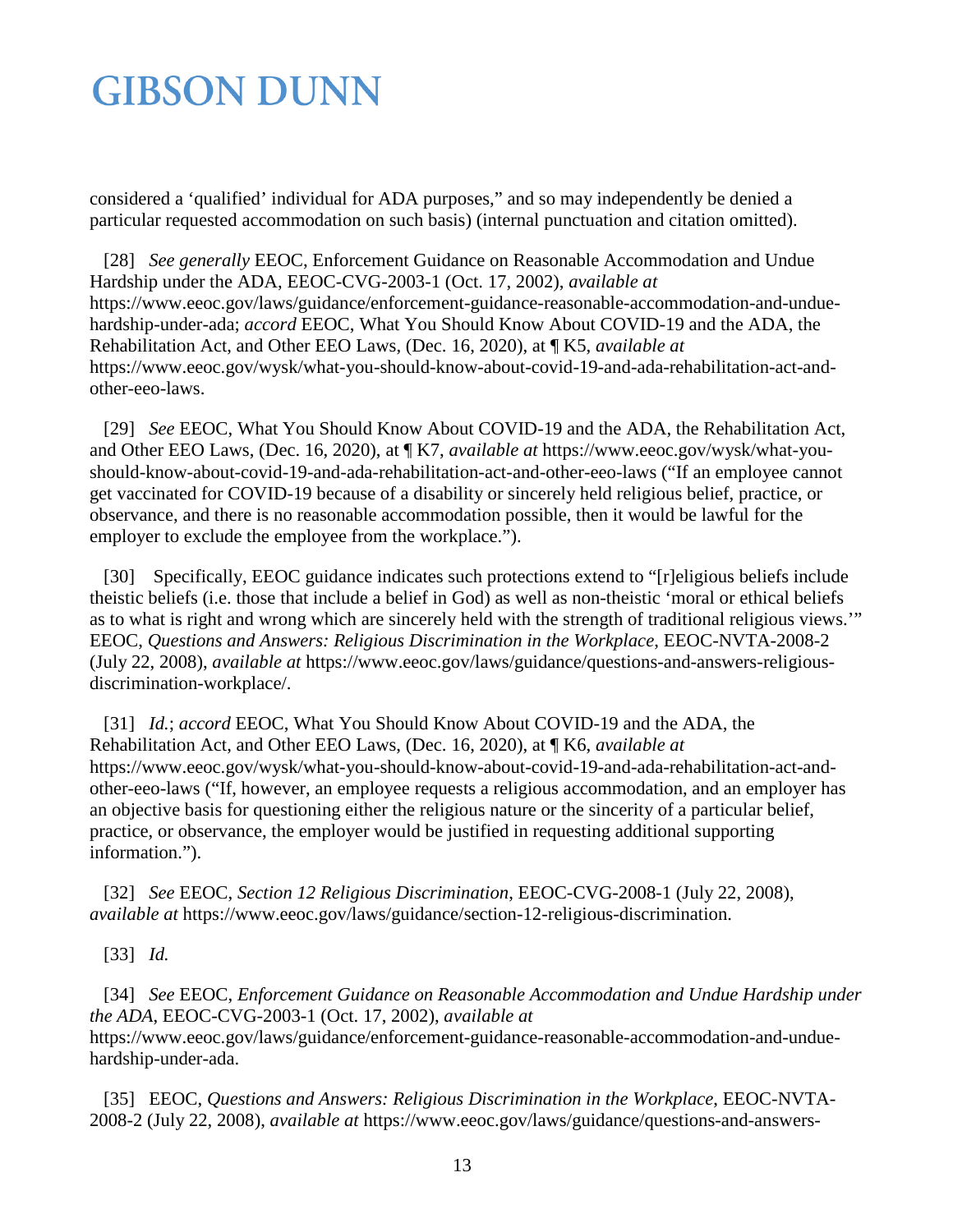religious-discrimination-workplace/; *accord* EEOC, What You Should Know About COVID-19 and the ADA, the Rehabilitation Act, and Other EEO Laws, (Dec. 16, 2020), at ¶ K6, *available at*  https://www.eeoc.gov/wysk/what-you-should-know-about-covid-19-and-ada-rehabilitation-act-andother-eeo-laws.

<span id="page-13-0"></span> [36] *See, e.g.*, *Robinson v. Children's Hosp. Bos.*, No. CV 14-10263-DJC, 2016 WL 1337255, at \*10 (D. Mass. Apr. 5, 2016) (finding that for Title VII purposes, healthcare worker's requested accommodation of non-vaccination based on religious beliefs would have imposed "undue hardship" on employer and so did not need to be granted).

<span id="page-13-1"></span> [37] Likewise, employers must remain mindful that, to the extent employees exercise legally protected rights with respect to vaccination, they cannot be punished for doing so. *See, e.g.*, EEOC, What You Should Know About COVID-19 and the ADA, the Rehabilitation Act, and Other EEO Laws, (Dec. 16, 2020), at ¶ K5, *available at* https://www.eeoc.gov/wysk/what-you-should-knowabout-covid-19-and-ada-rehabilitation-act-and-other-eeo-laws (warning that, in the context of employees requesting disability accommodations related to COVID-19 vaccine mandates, "[m]anagers and supervisors are reminded that it is unlawful to disclose that an employee is receiving a reasonable accommodation or retaliate against an employee for requesting an accommodation").

<span id="page-13-2"></span> [38] Andrea Kane, "Federal government says it will pay for any future coronavirus vaccine for all Americans," CNN (Oct. 28, 2020), *available at* https://www.cnn.com/2020/10/28/health/cmsmedicare-covid-vaccine-treatment/index.html.

<span id="page-13-3"></span> [39] Katie Connor, "Coronavirus vaccines may be free, but you could still get a bill. What we know," CNET (Dec. 7, 2020), *available at* https://www.cnet.com/personal-finance/coronavirusvaccines-may-be-free-but-you-could-still-get-a-bill-what-we-know/.

<span id="page-13-4"></span> [40] *See, e.g.*, EEOC, What You Should Know About COVID-19 and the ADA, the Rehabilitation Act, and Other EEO Laws, (Dec. 16, 2020), at ¶ K1, *available at* https://www.eeoc.gov/wysk/whatyou-should-know-about-covid-19-and-ada-rehabilitation-act-and-other-eeo-laws (noting that while vaccination itself is not a "workplace medical examination," such that it would trigger special ADA requirements, an employer's administration of a vaccine, which would necessarily include "prescreening questions," likely would be such an "examination," thus requiring the employer to show the pre-screening questions are "job-related and consistent with business necessity"); *id.* at K ¶¶ K2, K3 (noting that while requiring employees merely to show proof of vaccination is not a "disability-related inquiry" for ADA purposes, an employer that mandates vaccination *and* that administers the vaccine itself or contracts with a third party to do so must show that the administration of vaccines (and the pre-screening questions administration required), were prompted by a "direct threat to the health or safety" of the workplace); *id.* at K  $\P$  8-9 (noting that to the extent employers administer vaccines directly or through contracted third parties, they may take on obligations under the Genetic Information Non-Discrimination Act (GINA)).

<span id="page-13-5"></span> [41] Noah Higgins-Dunn, "Trump COVID Vaccine Chief Says Everyone in U.S. could be vaccinated by June," CNBC (Dec. 1, 2020), *available at* https://www.cnbc.com/2020/12/01/trump-